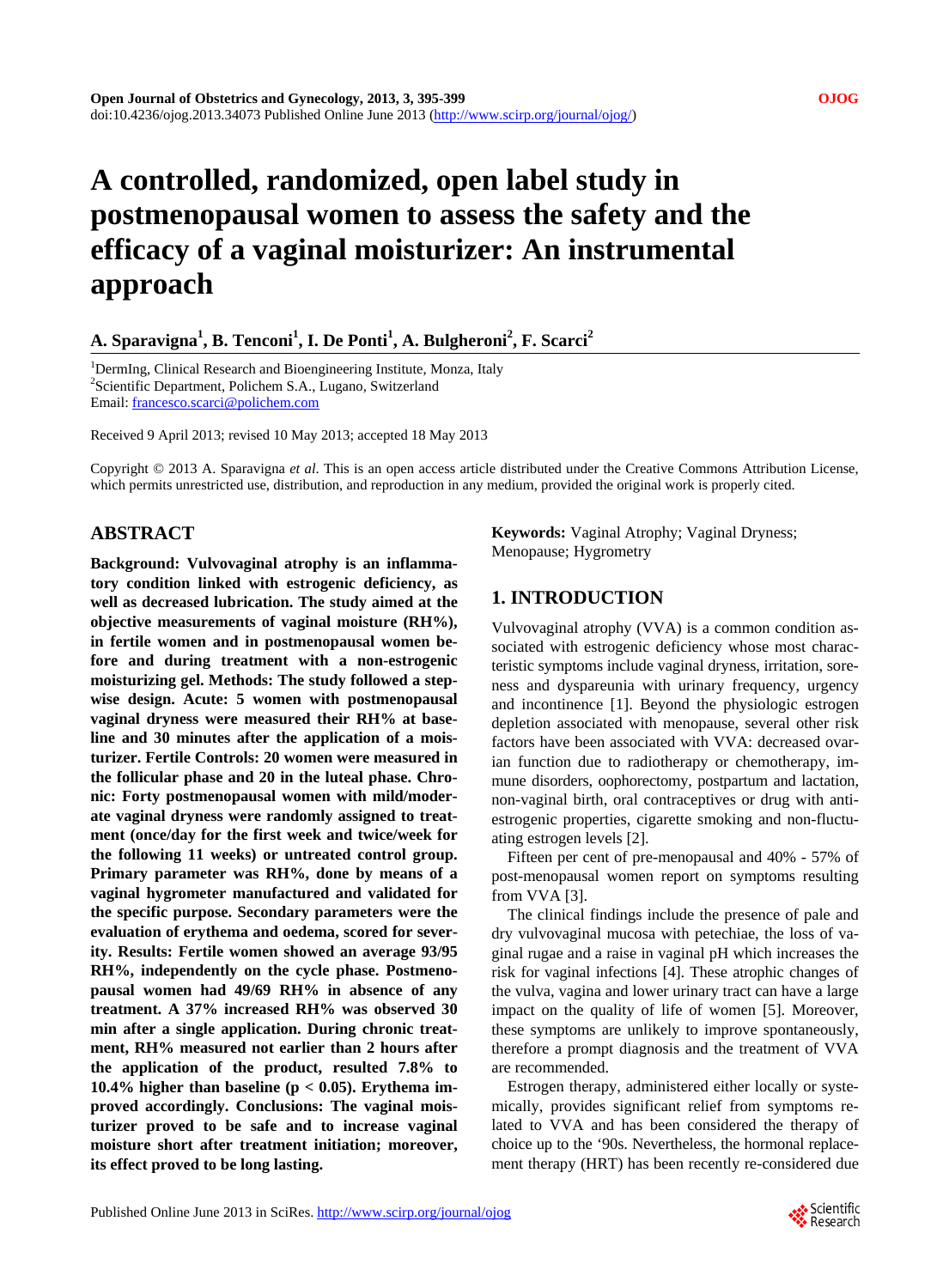to its side-effects [6].

A new vaginal moisturizer [Gynomunal® (Taurus Pharma, Germany), also marketed as Rosaltrof® (Spain) and Me Again<sup>TM</sup> (United States)], based on hyaluronic acid, liposomes, Vitamin E and hops ( $pH = 6$ ), revealed in a previous paper [7] a valid alternative for short- and long-term relief of vaginal dryness.

Aim of the present study was to measure vaginal moisture by an original validated instrumental tool and to objectively evaluate vaginal moisture changes, following topical treatment with the aforementioned vaginal moisturizer.

# **2. MATERIALS AND METHODS**

# **2.1. Trial Design**

A randomized, controlled open label, parallel groups study: a total of 40 postmenopausal women (mean age 58 years; range 49 - 65 years) with mild to moderate symptoms and signs of vaginal atrophy were included in the study and randomly 1:1 allocated to either the treatment  $(n = 20)$  or the untreated postmenopausal control  $(n = 20)$ group. The study was performed on an ambulatory basis at the DermIng Institute, Monza (Italy).

Eligibility criteria included age range between 45 to 65 years old, healthy status, in post-menopause since at least 2 years. Women with active illnesses of genitals or under hormonal replacement therapy were not included. No changes in the eligibility criteria occurred. Women belonging to the treatment group were instructed to apply the product deeply in the vagina by an applicator, once a day for the first week and twice a week for the following 11 weeks.

Five visits were scheduled during the study, at baseline (T0) and after 1 week (T1), 4 weeks (T4), 8 weeks (T8) and 12 weeks (T12). At each visit, performed not earlier than 2 hours after the application of the product, women underwent both the instrumental determination of vaginal moisture and the clinical score of vaginal erythema and edema severity ( $0 =$  absent;  $0.5 =$  mild;  $1 =$ moderate;  $2 =$  severe). The safety profile of the product was monitored throughout the whole study period.

No restriction was used for randomization. The randomization was done in DermIng, directly by the Investigator, on the basis of the subjects' inclusion order. The statistical analysis of clinical and instrumental data was performed on the intention to treat (ITT) population. The statistical analysis of the clinical evaluation and of instrumental data at the different time points versus baseline was performed by Dunnett test; Wilcoxon or Student t test were used to compare the two groups (treated vs control) at each time point. No changes on the trial outcomes were made after the trial was commenced.

Due to the preliminary nature, the study was not di-

mensioned. Instrument set up: A thermometer-hygrometer equipped with a disposable sterile probe supplied with a sensor (Tecnolab del Lago Maggiore S.r.l.—Italy) (**Figure 1**) was set up to measure vaginal moisture, in terms of percent relative humidity (RH%). The calibration of the instrument was performed in a climatic room (Angelantoni, Italy), using as reference instrument a digital thermo-hygrometer (Hygroclip Probe, Rotronic). Values of percentage relative humidity ranging from 10% to 95% were created in the climatic room at 36˚C and detected in parallel with the reference and the thermometer-hygrometer under calibration. The disposable probe was designed to be positioned in vagina at a deepness of 2 cm. The result of the measurement is readable on the display after 5 - 10 seconds.

# **2.2. Instrumental Application to Monitor Vaginal Moisture Variations**

The studies were conducted according to the GCP (Good Clinical Practice) and the principles deriving from the Helsinki declaration.

#### **2.3. Acute Study**

A pilot study was performed on 5 women (mean age 63 years; range 56 - 69) with menopause started not earlier than 2 years, to validate the instrumental method described below. Vaginal moisture was measured before and 30 minutes after the application of the test product. For each woman, 5 replicates of the measurements were performed at each time point.

#### **2.4. Fertile Controls**

A group of 40 women (mean age 41 years; range 21 - 52 years) of childbearing potential, 20 in follicular phase (days 8th to 12th) and 20 in luteinic phase (days 16th to 28th) were included in the study and their vaginal moisture was measured once by the same instrumental method.



Figure 1. Thermo-hygrometer equipped with a vaginal sterile probe (Tecnolab del Lago maggiore S.r.l., Italy).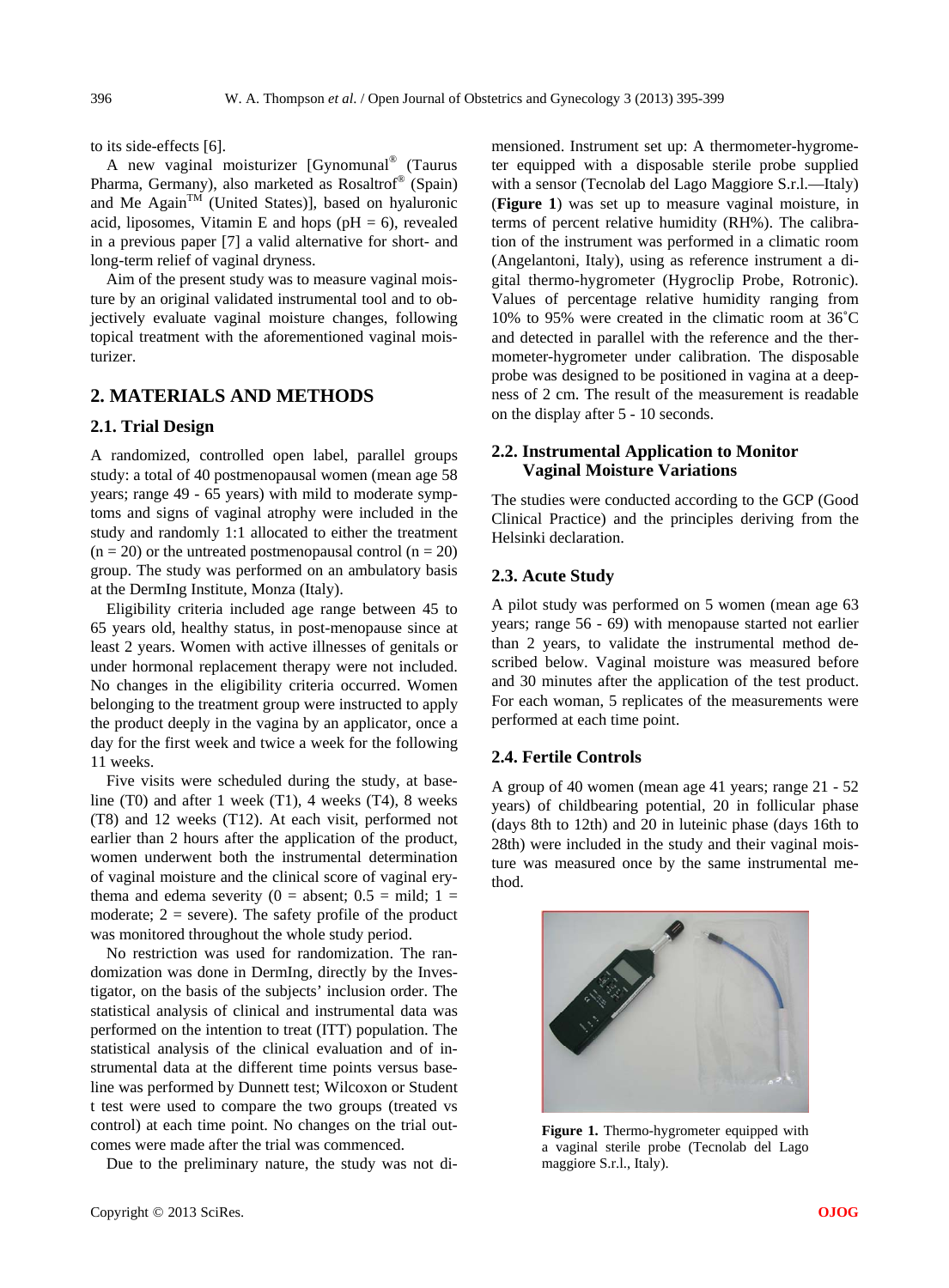# **3. RESULTS**

## **3.1. Acute Study**

The pilot study demonstrated that the method was reliable, reproducible (mean Standard Deviation  $(SD) < 2\%$ and mean Standard Error of the Mean (SEM) < 1% both before and after treatment) and sensitive to the moisture changes induced by the vaginal moisturizer: a statistically significant mean percentage moisture increase by 37% versus baseline ( $p < 0.001$ ), indicative of an immediate moisturizer effect, was observed 30 minutes after application (mean relative humidity RH% T0 + SD =  $49.3 + 1.31$  vs mean RH% T30 min  $67.58 + 1.71$ .

## **3.2. Fertile Controls**

Mean RH% was  $95.45\% \pm 5.58$  in luteinic phase and  $92.96\% \pm 8.41$  in follicular phase group (**Figure 2**).

#### **3.3. Core Study**

Overall, 20 women were randomised to be treated and 20 to control group. All of them received the allocated intervention and were analysed for the primary outcome. One woman in the treated group prematurely discontinued due to vaginal discomfort (feeling moist).

Recruitment started on May 4th 2009 and the study ended on July 31st 2009.

The mean RH% in the treated and control postmenopausal women were comparable at baseline  $(69.02 + 6.13)$ and  $68.7 + 4.61$ , respectively). RH% significantly increased by 7.8%, 10.4%, 8.4% and 9% at T1, T4, T8 and T12 in treated group (p < 0.05 T1, T4, T8, T12 versus T0; Dunnett test). In the control group, a significant increase by 4.3% in vaginal moisture was recorded only at T12



**Figure 2.** Instrumental determination of vaginal moisture (Relative Humidity RH% mean + SD) in 40 fertile women grouped according to the menstrual cycle phase and in 5 post-menopausal women before and 30 minutes after product application.

versus baseline ( $p < 0.05$ ; Dunnett test). Statistically significant differences were observed between treated and postmenopausal control group at all-time points (**Figure 3(a)**).

Erythema was present, at baseline, in 14 subjects of either group. Clinical scores at baseline were comparable in the treated and control groups:  $0.53 + 0.51$  and  $0.45 +$ 0.36, respectively.

In the treated group, erythema was found significantly improved after 8 weeks  $(0.08 + 0.19)$ , and 12 weeks  $(0.11 + 0.2)$  (p < 0.05, T8 and T12 vs T0; Dunnett test).

Statistically significant differences (Wilcoxon test) were observed between treated and postmenopausal control group at the following time points:  $0.24 + 0.26$  vs  $0.53 +$ 0.34 at T4 ( $p < 0.01$ ), 0.08 + 0.19 vs 0.33 + 0.29 at T8 ( $p$ )  $<$  0.01), 0.11 + 0.21 vs 0.45 + 0.36 at T12 (p  $<$  0.01) (**Figure 3(b)**).

At the end, a significant reduction in visual score was observed in 63% of the treated subjects.

Oedema, which was present in few patients at baseline, did not change significantly in either group.

One subject in the treatment group prematurely interrupted the trial because of an unpleasant wet sensation, persisting for several hours after application. Eleven out of the 19 women referred a mild to moderate burning sensation, lasting 5 - 10 minutes after product application, mainly during the first week of treatment.

No adverse event or reaction related or unrelated to the study product occurred during the trial.

#### **4. DISCUSSION**

Comprehensive therapies that target several aspects of menopause are currently hormone based. However, hormone therapy is not recommended in those women at high risk for cardiovascular disease, breast cancer and venous thromboembolic events [8].

Alternative approaches, targeting the relief of specific symptoms have been recently developed. In this context, vaginal lubricants and moisturizers seem to be beneficial in the treatment of vaginal dryness [9].

Up to now, diagnosis of vaginal dryness has been based on clinical signs and symptoms. In this study, in addition to the clinical signs, an instrumental tool, able to record the vaginal moisture, has been set up, checked for reliability, reproducibility and sensitivity and then used to specifically and objectively monitor the vaginal moisture in both control and treated groups.

Results obtained demonstrate that the vaginal moisturizer under investigation is able to increase vaginal moisture short after treatment initiation and that this humectant effect is long lasting. The increase in vaginal moisture 30 minutes after product application demonstrates a direct humectant effect due to the presence of the product in the vagina, whereas increased vaginal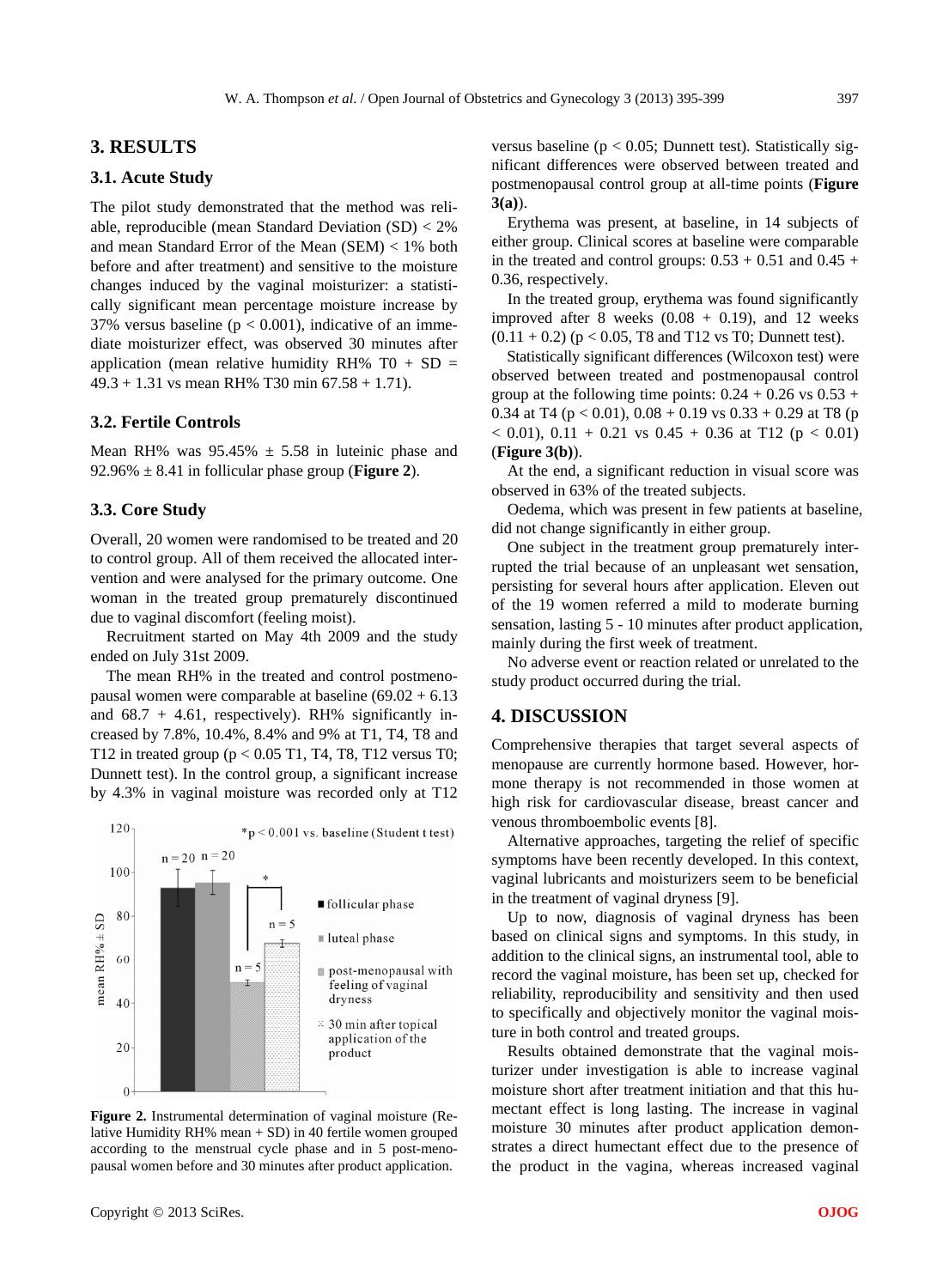

Figure 3. (a) Instrumental determination of vaginal moisture (RH% mean + SD) in 20 postmenopausal women before and during treatment with the test product and comparison with the control (untreated  $- N = 20$ ) group at the different time points; (b) clinical evaluation of erythema (mean score + SD) (b) in 20 postmenopausal women before and during treatment with the test product and comparison with the control (untreated  $- N =$ 20) group at the different time points.

moisture levels observed after both daily and twice a week applications could suggest a role of the product in the induction of the "physiologic" vaginal moisturizer process.

The vaginal moisturizer was also able to improve vulvar erythema. On the contrary, no significant changes in the vulvar edema visual score were recorded, most probably because, at baseline, this sign was almost absent in the population under study.

The moisturizer activity is due to different components of the device formulation: the hyaluronic acid, able to retain and release water, and liposomes, contained in form of mono- and multi-lamellar, as well as multi-vesicular liposomes, able to transport water through the

vaginal mucosa, allowing both quick and long lasting release of water, responsible for well-being sensation and lubrication of the vaginal mucosa. Moreover, the vaginal microenvironment is protected by the preservative and antioxidant activities exerted by hops and Vitamin E.

The slight burning sensation experienced at the first few applications by most of the treated women was likely due to the dry and therefore sensitive condition of the vaginal epithelium. The disappearance of the symptoms was in fact associated with the increased local moisture. It is of note that none of the subjects discontinued the trial due to burning sensation.

Results obtained in this study are in agreement and further corroborate previous observations on this product obtained in an open, non-controlled study, performed on 108 Caucasian women, where a recovery was observed in vaginal dryness feeling, measured by means of a visual analogue scale, and clinical signs and symptoms. That study reported also evidences on the safety and the optimal acceptability of the product [7].

# **5. CONCLUSIONS**

In conclusion, results obtained in this study demonstrated that this thermo hygrometer is able to record, in a reproducible and objective manner, the vaginal moisture variations, following the application of a new, vaginal moisturizer. The instrumental assessment of the vaginal dryness in our study likely avoided any kind of subjectivity from patient and investigator, strengthening the results collected, though a controlled study would have given a much more robust evidence of the efficacy of the product.

This vaginal moisturizer could therefore be taken into consideration as a non-oestrogenic alternative for the prevention and symptom relief of vaginal dryness.

# **REFERENCES**

- [1] Santos, I. and Clissold, S. (2010) Urogenital disorders associated with oestrogen deficiency: The role of promestriene as topical oestrogen therapy. *Gynecological Endocrinology*, **26**, 644-651. [doi:10.3109/09513591003767948](http://dx.doi.org/10.3109/09513591003767948)
- [2] Bachmann, G.A. and Nevadunsky, N.S. (2000) Diagnosis and treatment of atrophic vaginitis. *American Family Physician*, **61**, 3090-3096.
- [3] Palacios, S. (2009) Managing urogenital atrophy. *Mauritas*, **63**, 315-318. [doi:10.1016/j.maturitas.2009.04.009](http://dx.doi.org/10.1016/j.maturitas.2009.04.009)
- [4] Mac Bride, M.B., Rhodes, D.J. and Shuster, L.T. (2010) Vulvovaginal atrophy. *Mayo Clinic Proceedings*, **85**, 87- 94. [doi:10.4065/mcp.2009.0413](http://dx.doi.org/10.4065/mcp.2009.0413)
- [5] Goldstein, I. (2010) Recognizing and treating urogenital atrophy in postmenopausal women. *Journal of Women*'*s Health*, **19**, 425-432. [doi:10.1089/jwh.2009.1384](http://dx.doi.org/10.1089/jwh.2009.1384)